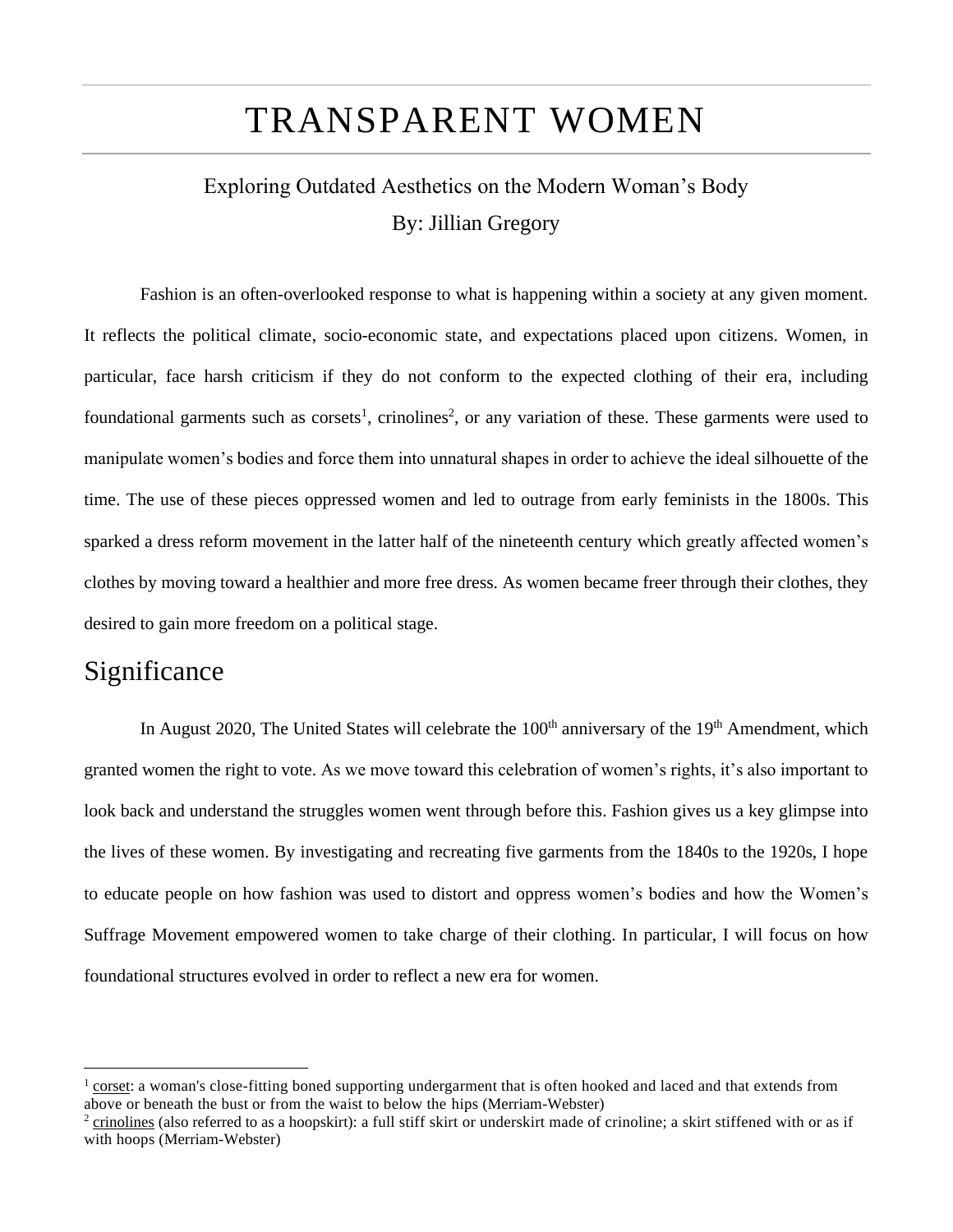When corsets were first utilized in the sixteenth century, they were used as a supportive garment that masked a woman's figure entirely by transforming her torso into an inverted-cone shape. This eliminated the appearance of a defined bust and waist. These early corsets were typically made from a stiffened fabric with channels sewn in for whale bone to be inserted. They weren't meant to restrict movement at this point in history, although they did prevent women from bending at the waist (Caelleigh; "Corset Timeline"). As we moved into the nineteenth century, however, the corset, and in turn women's bodies, changed drastically.

Starting in the 1800s, women's clothing developed in order to accentuate a wasp, or thin, waist and wide bust and hips. This is when the hourglass figure came into fashion. In the 1820s and 1830s, tightlacing<sup>3</sup> became a popular and dangerous practice that put tremendous strain on women's bodies. Ribs were compressed which reduced lung capacity, irritated skin, weakened muscles, and caused fainting (Goldberg). The dresses placed on top of these corsets also restricted women. The large and heavy clothes hampered movement and were extremely unhealthy. Long, billowing skirts would gather filth from streets, and wide hoop skirts would make maneuvering difficult. During the 1850s, feminists fought for dress reform because of health, economic prosperity, and female happiness. Women's suffrage pioneer Susan B. Anthony stated*,* "I can see no business avocation, in which women in her present dress can possibly earn equal wages with men." (Riegel, 390-391).

As I move forward in my career as a costume designer, it's important for me to examine the clothes of these eras in order to accurately recreate them for stage performances. After I build these dresses, I plan to display them and explain how these garments affected the women wearing them.

#### *Outcome*

Through research of construction techniques and aesthetic principles of the 1840s-1920s, I will create five dresses from the five prominent silhouette eras. These eras are the 1840s Crinoline, 1880s Bustle, 1900s S-curve, the 1910s Suffragette uniform, and a 1920s flapper dress ("History of Fashion"). These five distinct silhouettes directly reflect the progress made by women in the path towards suffrage.

 $3$  tightlacing: cinching a corset to achieve a very small waist (Goldberg)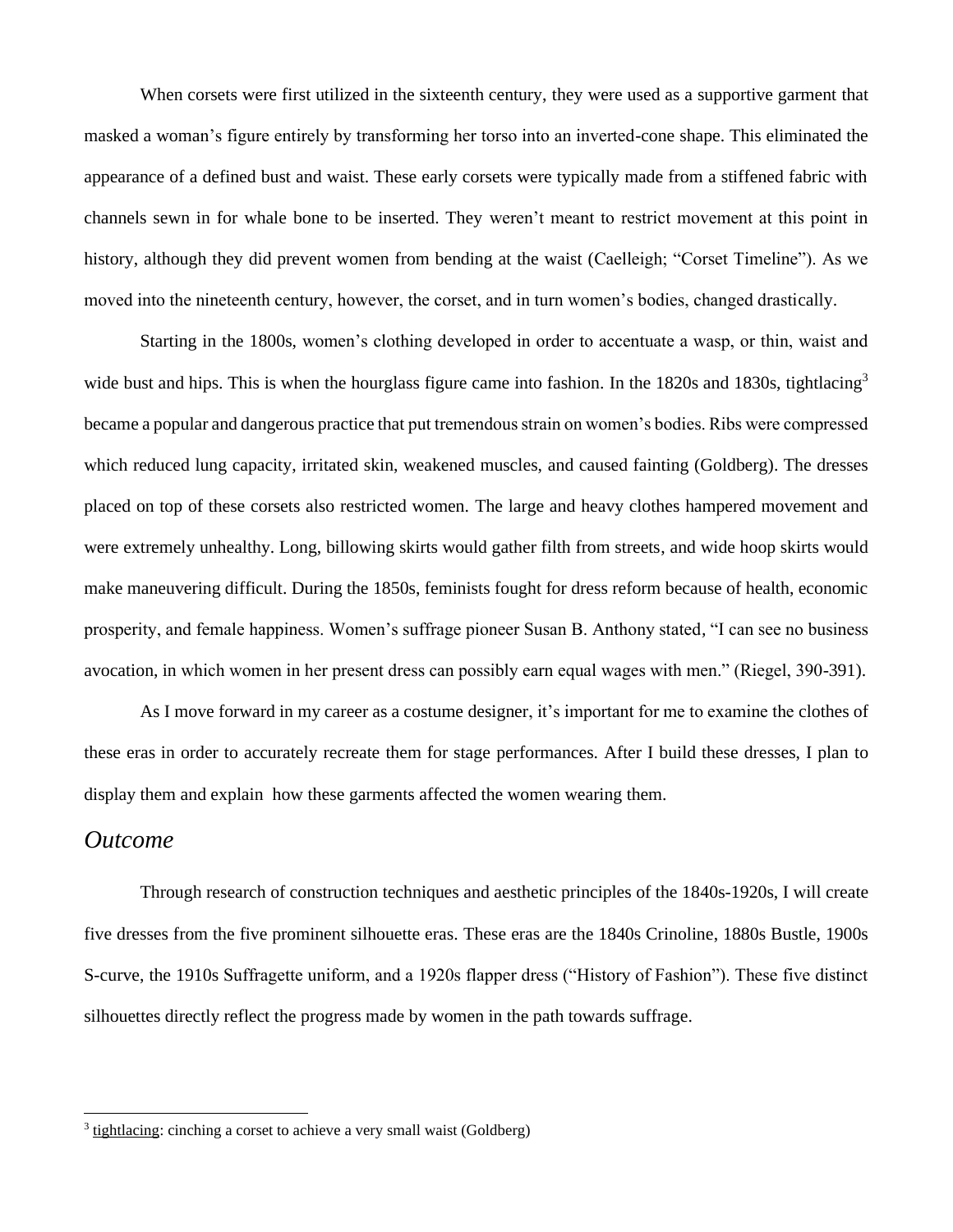I plan to use solid, cream-colored undergarments such as chemises<sup>4</sup>, corsets, and crinolines as the foundational pieces to build upon. On top of these, I will build the coordinating dresses out of a sheer material to give the impression of the period dress while still allowing the undergarments to be seen. By using this sheer fabric, the structure of the dresses will be visible; and therefore, the restrictions will be visible.

These dresses will be modeled by diverse modern women. In my research, a majority of the photographs or illustrations I have found are those of thin white women. I want to bring modern women's bodies into this examination of women from the past in order to understand how all women were affected by these garments.

#### Research Plan

My project will investigate how the aesthetic principles of the 1840s-1920s changed in response to the Women's Suffrage Movement. I plan to examine dresses from this period with specific emphasis on the undergarments worn with these dresses. I will use volunteers as models, and I will examine and record how they move with and without the garments on. I will use online resources (such as the Victoria and Albert Museum in England) and books written by professionals who have studied garments from this period. I will also examine the interior structure of the dresses themselves. This includes boning<sup>5</sup>, tailoring, and closures. After looking at these items, I will plan out how I can recreate them.

A challenge that may come up is lack of access to the actual pieces. While several museums have a detailed picture catalog of existing garment, it would be extremely difficult for me to interact with a dress or corset from over 100 years ago as they have to be carefully preserved. I plan on reaching out to archivists and curators at fashion exhibits and requesting access to detailed photographs of garments.

<sup>4</sup> chemise: a woman's one-piece undergarment; a loose straight-hanging dress (Merriam-Webster). These are slips, or dresses worn under main garments, that protect the modesty of the woman wearing it.

<sup>&</sup>lt;sup>5</sup> boning: a thin, stiff length of material, typically steel or synthetic whale bone, used to give shape to a garment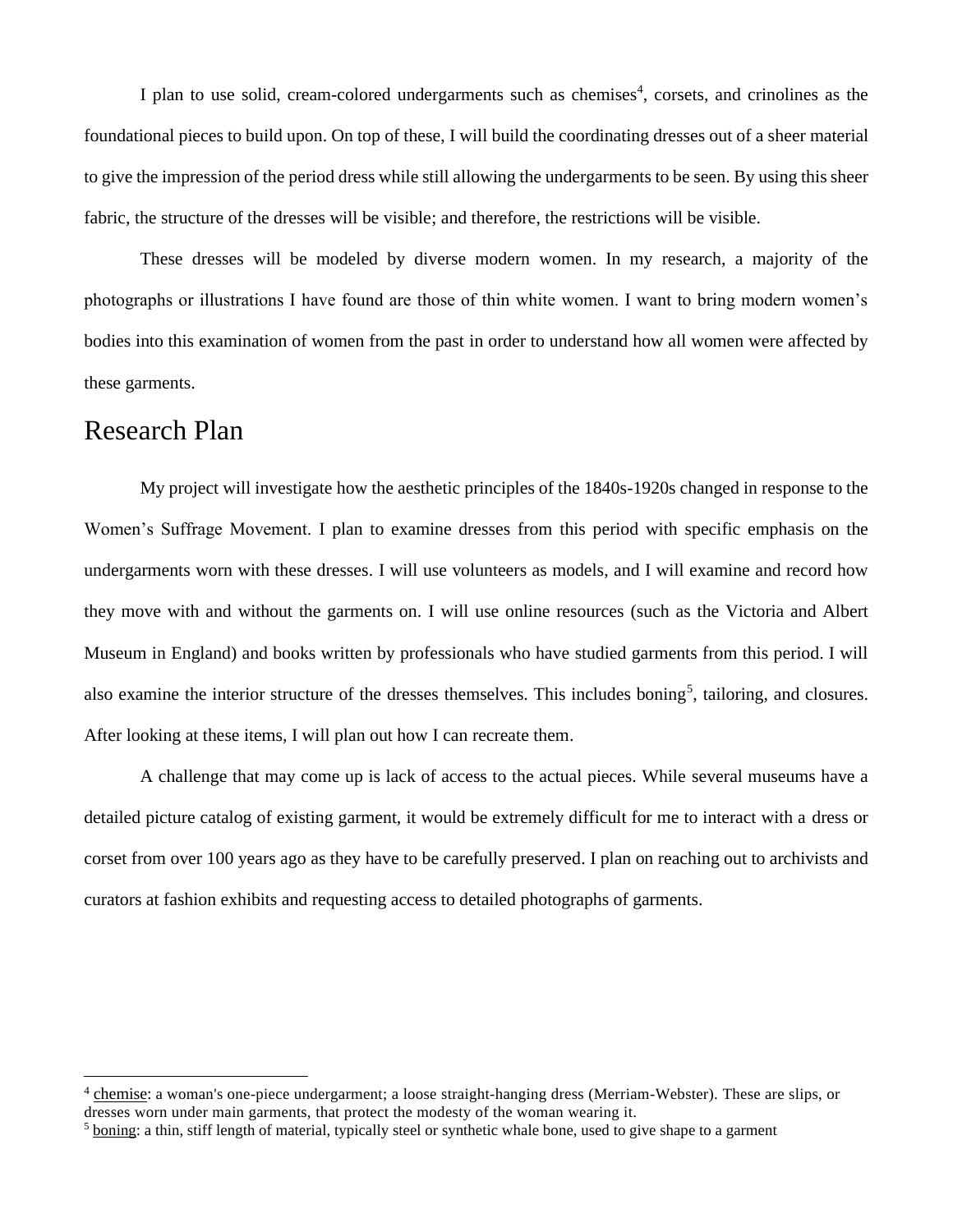#### *Cost of Implementation*

Dresses worn in these eras took a considerable amount of fabric to create. The 1840s and the late 1880s dresses will each use roughly twenty-five yards of fabric for both the overdress and the petticoat. The Edwardian dress of the 1900s and the Suffragette-style dress will require approximately fifteen yards each. The 1920s flapper era would take the least amount of fabric but would still need about five yards to create. I will need eighty-five yards of fabric to carry out this project. The average cost for silk organza, the material I plan on using, is \$15.00 per yard. The cost for fabric would be \$1,295. I will also require the same amount of fabric for mock-ups. The cost for mock-up<sup>6</sup> fabric is expected to be \$400. Notions, such as buttons, thread, boning, and decorative trim will cost approximately \$500 for all five dresses. In order to pattern and fit the dresses appropriately, I would have to purchase two dress forms that coordinate to the sizes of the models I have found at the cost of \$275 each. My projected final cost of materials for this project is \$2,745. This is all a conservative estimate and cannot be determined until after the pattern drafting process.

#### *Timeline*

I will start in January 2020 by finding volunteers from the University of Central Arkansas (UCA) to model the garments. I feel that it is important to represent modern women as we look back at the women of the past. I want to find five women who are diverse in both body size and ethnicity. I will reach out to people by posting a casting call for models in the theatre building. Once I have found models, I will start on the pattern-making process. With my standing school schedule, I can feasibly work eight to ten hours per week during the spring semester. I would aim to have all the dresses patterned by the middle of March 2020. After that, I will proceed with mock-ups. I anticipate finishing a mock-up every two weeks.

All five mock-ups will be completed by the end of May. I will take the following three months to construct the final dresses. Since I will not be taking classes during the summer, I will be able to devote much

 $6 \text{ mock-up}$ : a preliminary first version of a garment, typically made out of a cheaper fabric called muslin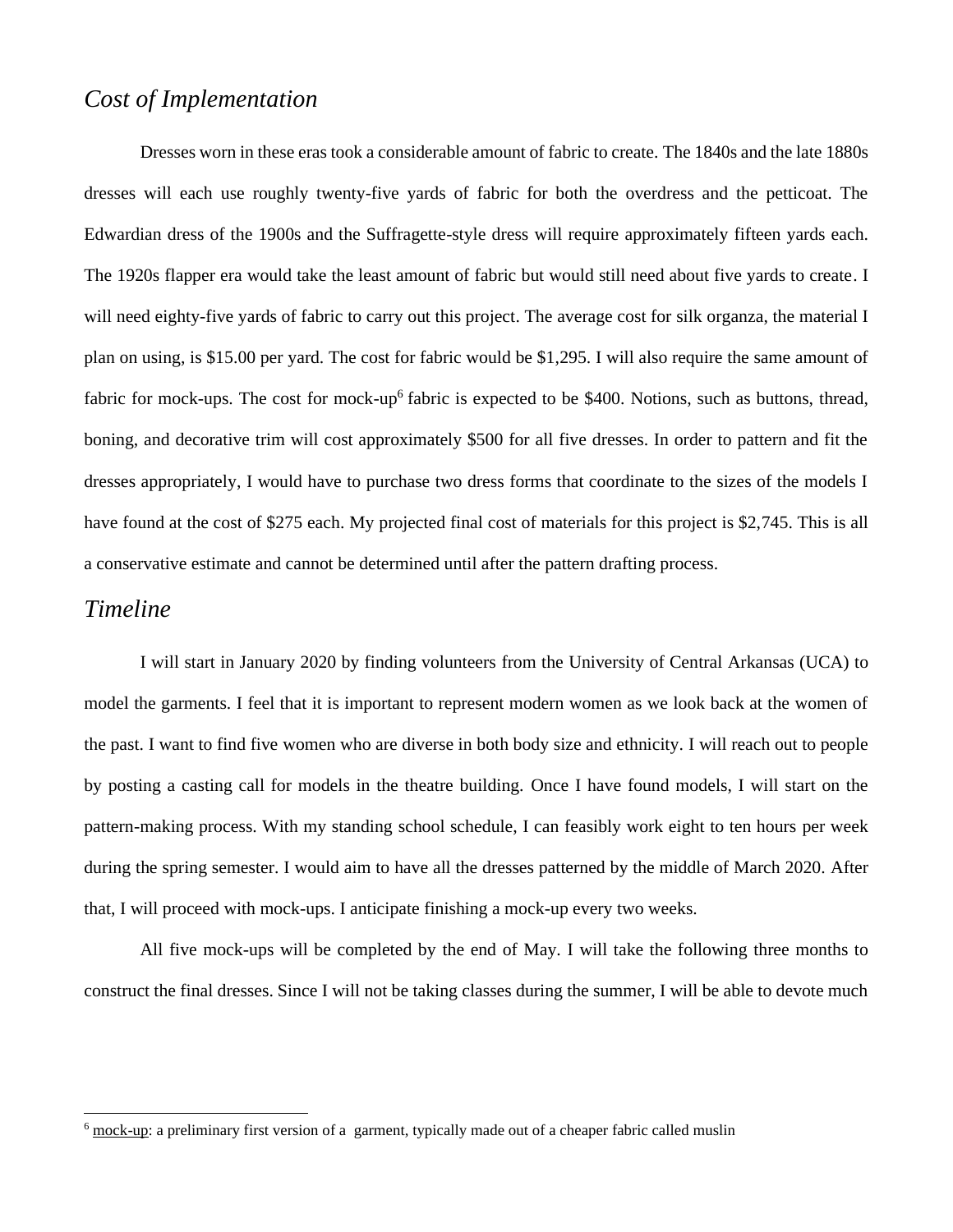more time to this project. Final fittings will happen in mid-August and I will use the following four weeks before the event to add finishing touches to the dresses, such as hemming, trims, and closures.

#### *Final Product and Dissemination*

In September of 2020, The University of Central Arkansas is hosting a Women's Suffrage Centennial Celebration. At this event, the history of the Women's Suffrage Movement will be put on display. A part of this display will be the transparent garments worn by the five diverse models. Afterwards, the display will be moved to Crystal Bridges Museum of American Art in Bentonville, Arkansas for a weekend. In the following spring, I plan to take this project to the United States Institute for Theatre Technology (USITT) Convention and present my project to fellow students and professionals in the area of costume design. USITT is a national convention with attendees from colleges and theatre companies from across the nation. I will display the garments on dress forms and have a video accompaniment that chronicles the construction process, the event held on UCA's campus, and at the Crystal Bridges exhibit.

#### Resources

At UCA, I have access throughout the year to the UCA Theatre costume shop which is fully equipped with the technology I need to complete this project. My mentor, Shauna Meador, MFA, has worked with theatrical costumes throughout her career and will help guide me in the pattern drafting process. I have the support of the Associate Dean of the College of Fine Arts and Communication, Dr. Gayle Seymour, on this project. I have access to, and have received permission to, pull from the UCA Theatre's costume storage for some of the undergarments and shoes I will need for this project.

For resources outside of my campus, such as books, I plan on utilizing interlibrary loans to acquire books about period garments. There are also several online articles with information specific to my research.

I see this project as an invaluable examination into our history as we commemorate the women of the Suffrage Movement. The SURF Grant would allow me to carry out this project and present it to the public so that people can understand the hardships that led to the freedom of women in the United States.